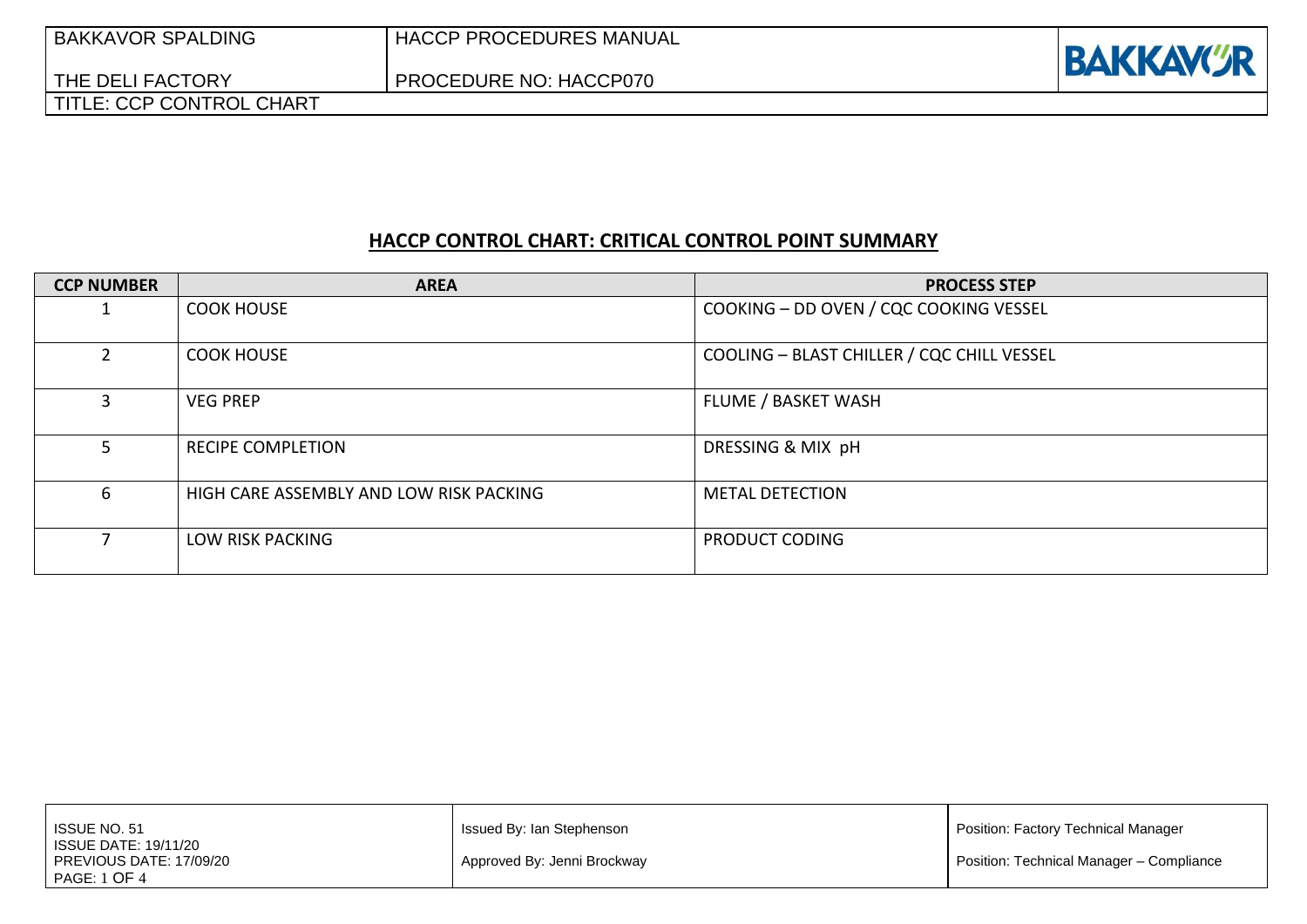## BAKKAVOR SPALDING

HACCP PROCEDURES MANUAL

PROCEDURE NO: HACCP070



### THE DELI FACTORY TITLE: CCP CONTROL CHART

| <b>Step</b> | <b>CCP</b>     | <b>Hazard</b>                                                                                                                                                                                                              | <b>Control</b>                                     | <b>Critical Limits</b>                                                                                                         | <b>Monitoring Procedure</b>                                                                                                | <b>Frequency</b> | <b>Corrective Action</b>                                                                                                                                 | <b>Responsibility</b>                                                               | <b>Doc References</b>                                                                     |
|-------------|----------------|----------------------------------------------------------------------------------------------------------------------------------------------------------------------------------------------------------------------------|----------------------------------------------------|--------------------------------------------------------------------------------------------------------------------------------|----------------------------------------------------------------------------------------------------------------------------|------------------|----------------------------------------------------------------------------------------------------------------------------------------------------------|-------------------------------------------------------------------------------------|-------------------------------------------------------------------------------------------|
|             | <b>No</b>      |                                                                                                                                                                                                                            | Measure(s)                                         |                                                                                                                                |                                                                                                                            |                  |                                                                                                                                                          |                                                                                     |                                                                                           |
| Cooking     | $\mathbf{1}$   | <b>Micro</b><br>Survival of pathogens<br>due to incorrect<br>cooking<br>time/temperature.<br><b>Primary target</b><br>organism: Listeria<br>monocytogenes<br>$(70^{\circ}C/2$ min or<br>equivalent)                        | Temperature of<br>Oven / Water                     | Cooked to<br>product<br>temperature of<br>>82°C for 3<br>seconds<br>minimum<br>$(70^{\circ}$ C for 2<br>minutes<br>equivalent) | Manual temperatures<br>taken using verified<br>temperature probes.<br>Approved cooking<br>instructions.<br>Staff training. | Each batch       | Affected material placed<br>on hold.<br>QA Team to be notified.<br>Verify equipment.<br>Re-cook or reject.<br>Rejection of non-<br>conforming materials. | QA Team<br><b>Process Section</b><br>Managers<br>Trained<br>Cookhouse<br>Operators. | COOK003A<br>COOK012A<br>COOK012B<br>COOK005<br>COOK008<br>COOK014<br>COOK013A<br>COOK013B |
| Cooling     | $\overline{2}$ | <b>Micro</b><br>Germination of spore<br>forming bacteria<br>producing toxins.<br>Post-cook vegetative<br>bacterial<br>contamination.<br><b>Primary target</b><br>organisms: Bacillus<br>cereus & Listeria<br>monocytogenes | Temperature of<br>chilled water/<br>blast chiller. | Cooled to <5°C<br>within 4 hours.                                                                                              | Manual temperatures<br>taken using verified<br>temperature probes.<br>Staff training.                                      | Each batch       | Material placed on hold.<br>QA Team notified.<br>Verify equipment<br>Rejection of non-<br>conforming materials.                                          | QA Team<br><b>Process Section</b><br>Managers<br><b>Trained LCCH</b><br>Operators.  | COOK003B<br>COOK013A<br>COOK013B<br>COOK014<br>COOK005                                    |

| <b>Step</b> | <b>CCP</b>                   | <b>Hazard</b>                                   | Control | <b>Critical Limits</b> | <b>Monitoring Procedure</b>                              | <b>Frequency</b> | <b>Corrective Action</b> | <b>Responsibility</b>                                                           | <b>Doc References</b> |
|-------------|------------------------------|-------------------------------------------------|---------|------------------------|----------------------------------------------------------|------------------|--------------------------|---------------------------------------------------------------------------------|-----------------------|
|             | ISSUE NO. 51<br>PAGE: 2 OF 4 | ISSUE DATE: 19/11/20<br>PREVIOUS DATE: 17/09/20 |         |                        | Issued By: Ian Stephenson<br>Approved By: Jenni Brockway |                  |                          | Position: Factory Technical Manager<br>Position: Technical Manager - Compliance |                       |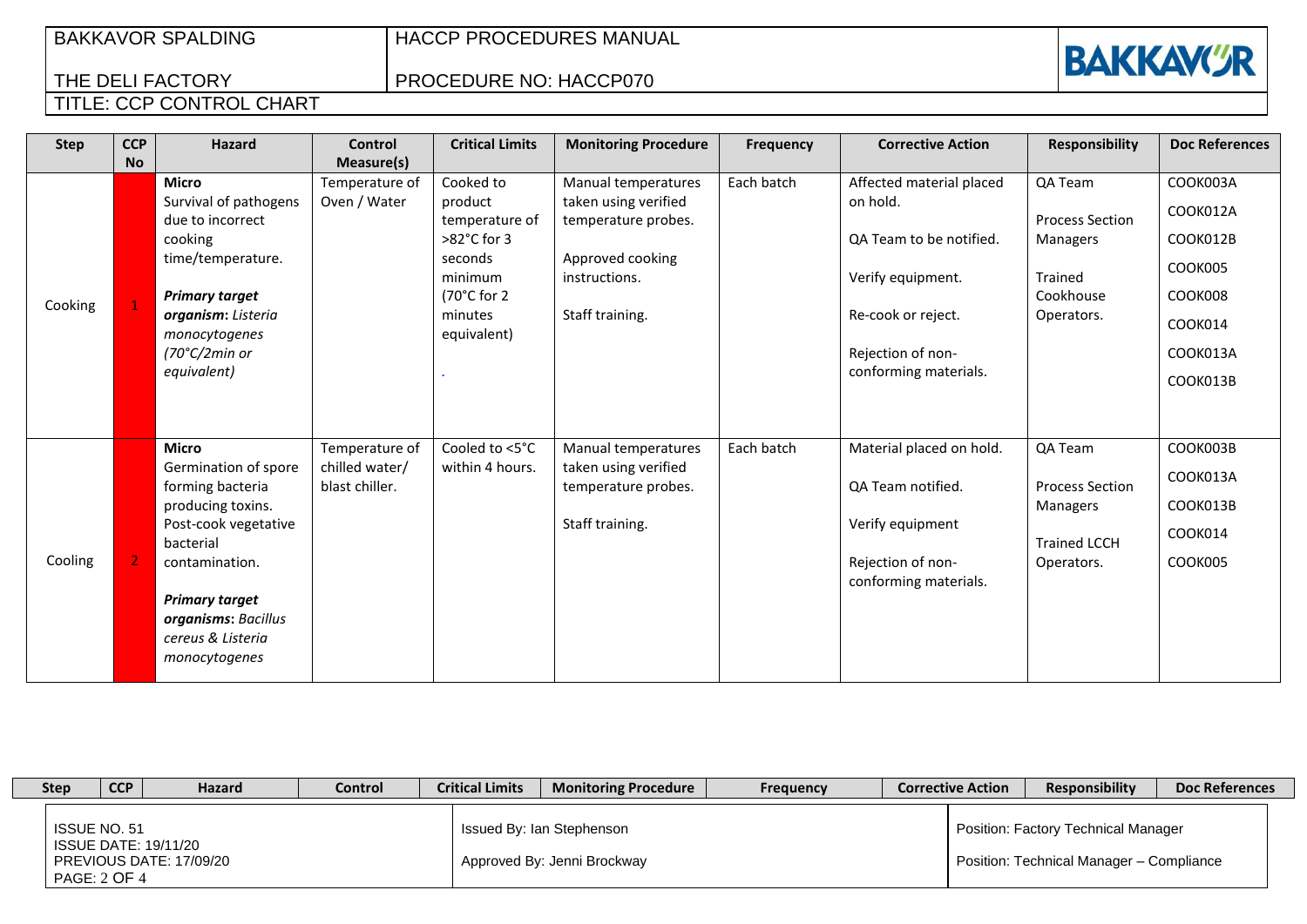## BAKKAVOR SPALDING

HACCP PROCEDURES MANUAL

PROCEDURE NO: HACCP070



### THE DELI FACTORY TITLE: CCP CONTROL CHART

|                    | <b>No</b> |                                                                                                                                                                                                                                                         | Measure(s)                                                                                                                                       |                                                                                                                                                                                       |                                                                                                                                                                                            |                                                                                                                     |                                                                                                                                                                             |                                                                                             |                               |
|--------------------|-----------|---------------------------------------------------------------------------------------------------------------------------------------------------------------------------------------------------------------------------------------------------------|--------------------------------------------------------------------------------------------------------------------------------------------------|---------------------------------------------------------------------------------------------------------------------------------------------------------------------------------------|--------------------------------------------------------------------------------------------------------------------------------------------------------------------------------------------|---------------------------------------------------------------------------------------------------------------------|-----------------------------------------------------------------------------------------------------------------------------------------------------------------------------|---------------------------------------------------------------------------------------------|-------------------------------|
| Produce<br>Washing |           | <b>Micro</b><br>Insufficient log<br>reduction due to<br>incorrect chemical<br>concentration,<br>contact time /<br>addition rate or<br>exceeding maximum<br>batch size<br><b>Primary target</b><br>organisms: Listeria<br>monocytogenes &<br>VTEC E.coli | Peracetic Acid<br>concentration<br>Contact time<br>(basket) /<br><b>Addition rate</b><br>and point of<br>entry (flume)<br>Maximum batch<br>sizes | Peracetic Acid<br>titration at 100-<br>140ppm.<br>Contact time<br>$2-6$ mins<br>(basket) /<br>Interval times<br>20-60secs<br>(flume)<br>Maximum batch<br>size as Doc<br><b>LVE006</b> | Automatic calibrated<br>dosing system.<br>Manual titration check.<br>Audible OOS alarm.<br>Verified timing system<br>on basket/flume wash.<br>Each material weight<br>per tray, box or bag | <b>Titration verification</b><br>start of shift<br>On screen verification<br>each batch<br>Each batch<br>Each batch | Material put on<br>hold.<br>QA Team notified.<br>Re-dose the system<br>and re-check<br>titration.<br>Verify equipment<br>Re-washing or<br>rejection of<br>affected material | QA Team<br><b>Process Section</b><br>Managers<br>Trained<br>Operatives                      | LVEG003<br>LVEG005<br>LVEG006 |
| pH Control         |           | <b>Micro</b><br>Growth of pathogens<br>due to incorrect pH of<br>mix.<br><b>Primary target</b><br>organism: Listeria<br>monocytogenes<br>$($ >100cfu/g during<br>shelf life) &<br>Clostridium botulinum                                                 | pH of Mix                                                                                                                                        | As per recipe<br>pH controlled<br>products not to<br>exceed 4.40<br>over life under<br>correct storage<br>conditions                                                                  | Recipe instructions<br>Calibrated pH probe<br>Staff training                                                                                                                               | Per batch                                                                                                           | Mix put on hold &<br>re-check after 1 hr<br>Notify QA team<br>Verify equipment<br>Add further low pH<br>material<br>pH to be re-taken<br>Release of mix or<br>reject        | QA Team<br><b>Process Section</b><br>Managers<br><b>Trained Process</b><br><b>Operators</b> | Factory recipes<br>MIX003     |

| ISSUE NO. 51<br>I ISSUE DATE: 19/11/20  | l Issued By: Ian Stephenson | Position: Factory Technical Manager      |
|-----------------------------------------|-----------------------------|------------------------------------------|
| PREVIOUS DATE: 17/09/20<br>PAGE: 3 OF 4 | Approved By: Jenni Brockway | Position: Technical Manager - Compliance |